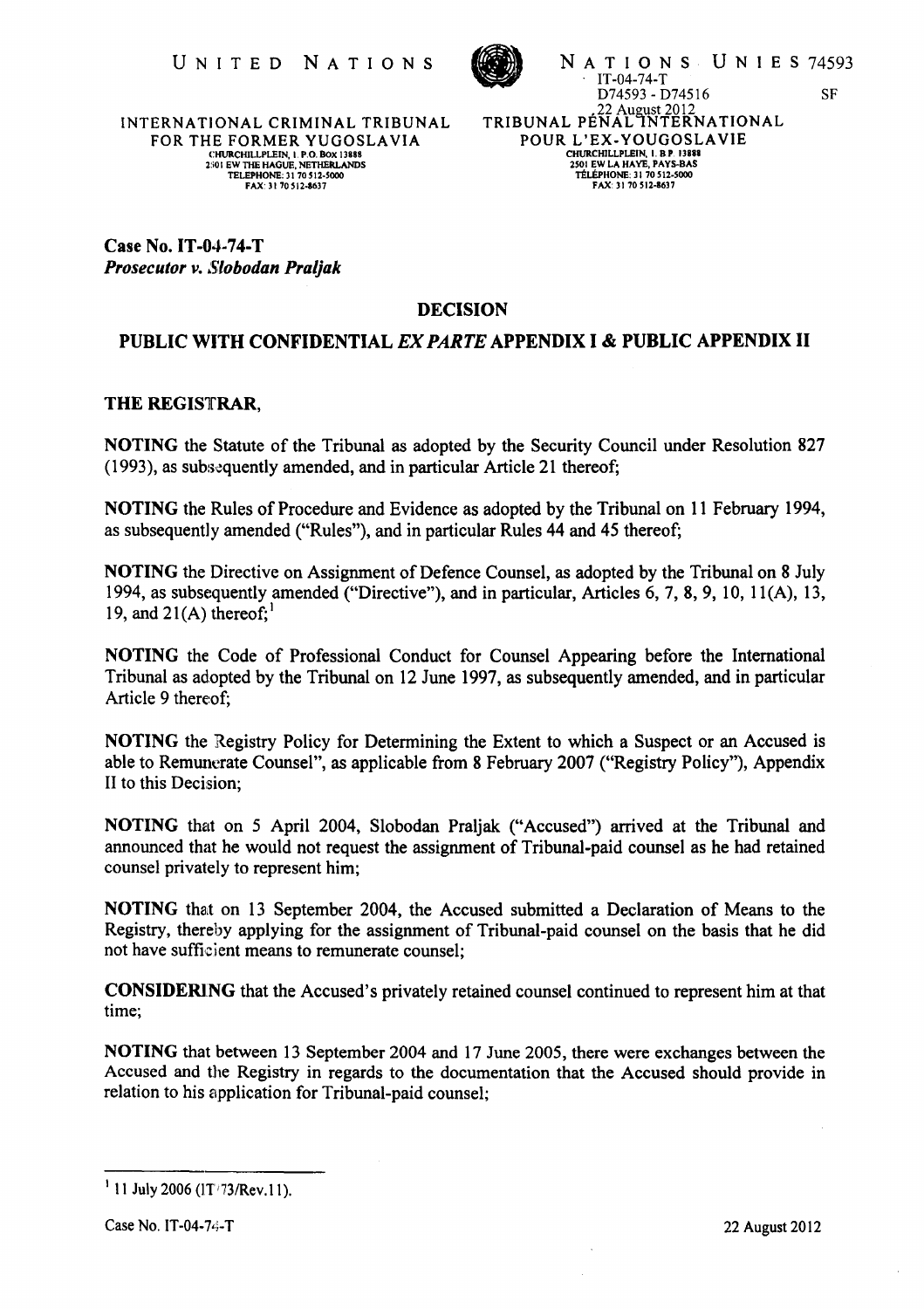NOTING that on 17 June 2005, the Deputy Registrar issued a decision denying the Accused's request for legal aid on the basis that the Accused had not met his burden of proof to allow the Registry to determine if the Accused was in fact unable to remunerate counsel;<sup>2</sup>

NOTING that the Denial of Assignment was reviewed by Trial Chamber I at the request of the Accused<sup>3</sup> and upheld by that Chamber ("Review Decision");<sup>4</sup>

CONSIDERING that after the Review Decision was issued, the Accused elected to represent himself while requesting a reassessment of his legal aid application in parallel;<sup>5</sup>

NOTING that the case of the Accused was reassigned from Trial Chamber I to Trial Chamber 11 on 31 October  $2005$ ;<sup>6</sup>

CONSIDERING that on 22 December 2005, the Accused's request for a reassessment of his legal aid application was denied as the Accused had failed to provide the outstanding information previously requested, which was necessary to complete an indigency determination;

NOTING that the Accused then applied to Trial Chamber 11 for the assignment of counsel "in the interests of faimess" on 12 January 2006; <sup>7</sup>

CONSIDERING that on 15 February 2006, Trial Chamber 11 issued a decision granting the Accused's request, and ordered the Registry to assign counsel in the interests of justice, while ordering the Accused to answer 23 questions in relation to his financial status as "[...] the information so far provided by the Accused remains incomplete and does not enable an adequate assessment of the financial means available to the Accused for his own defence costs" ("Decision on Assignment of Counsel"); 8

CONSIDERING that, pursuant to the Decision on Assignment of Counsel, the Registry assigned counsel to the Accused, and from that point forward the Accused's defence team has been paid full legal aid allotments for the duration of the proceedings ("Decision Assigning Counsel");<sup>9</sup>

CONSIDERING that the Decision Assigning Counsel highlighted that such decision was made without prejudice to Rule  $45(E)$  of the Rules and Article 18 of the Directive;<sup>10</sup>

<sup>2</sup>*Prosecutor v. Prlic et al.,* Case No. IT-04-74-PT, "Decision [on Assignment of Counsel]" (Public, with Confidential Ex *P..rrte* Appendix), 17 June 2005 ("Denial of Assignment"). See also Article 8 (B) of the Directive.

<sup>&</sup>lt;sup>3</sup> See Prosecutor v. Prlic et al., Case No. IT-04-74-PT, "Decision on Assignment of Defence Counsel (Confidential Annex}", 15 February 2006, para. 4.

*<sup>4</sup> Ibid.* 

<sup>&</sup>lt;sup>5</sup> This request was made by way of a letter sent from the Accused to the Registry on 15 November 2005.

*<sup>6</sup>Prosecutor v. Prlic et al.,* Case No. 1T-04-74-PT, "Order Reassigning a Case to a Trial Chamber", 31 October 2005. <sup>7</sup>*Prosecutor v. Prlic et al.,* Case No. IT -04-74-PT, "Request by Slobodan Praljak for the Review of an Opinion of the Registrar of the Tribunal and Request for Assignment of Defence Counsel", 12 January 2006.

<sup>8</sup>*Prosecutor v. Prlic et al.,* Case No. IT-04-74-PT, "Decision on Assignment of Defence Counsel (Confidential Annex)", 15 February 2006, para. 12. .

*<sup>9</sup> Prosecutor v. i'rlic et al.,* Case No. IT-04-74-PT, "Decision [Assigning Defence Counsel]", 6 March 2006.

<sup>&</sup>lt;sup>10</sup> Article 18 of the Directive applicable at that time (IT/73/Rev.10, 28 July 2004,) in pertinent part provided that the "[a]ssignment of counsel or partial remuneration of counsel and/or payment of counsel's expenses may be withdrawn by the Registrar if [...] information is obtained which establishes that the suspect or accused has sufficient means to allow him to pay for the cost of his defence." Revision 11 of the Directive currently in force (IT/73/Rev.11, 29 June 2006) similarly provides, in Article 19, that "[w]here counsel has been assigned, the Registrar may withdraw the assignment of counsel if infonnation is obtained which establishes that the suspect or accused has sufficient means to remunerate counsel. In such cases, the Registrar may recover the cost of providing counsel in accordance with Rule 45(E) of the Rules."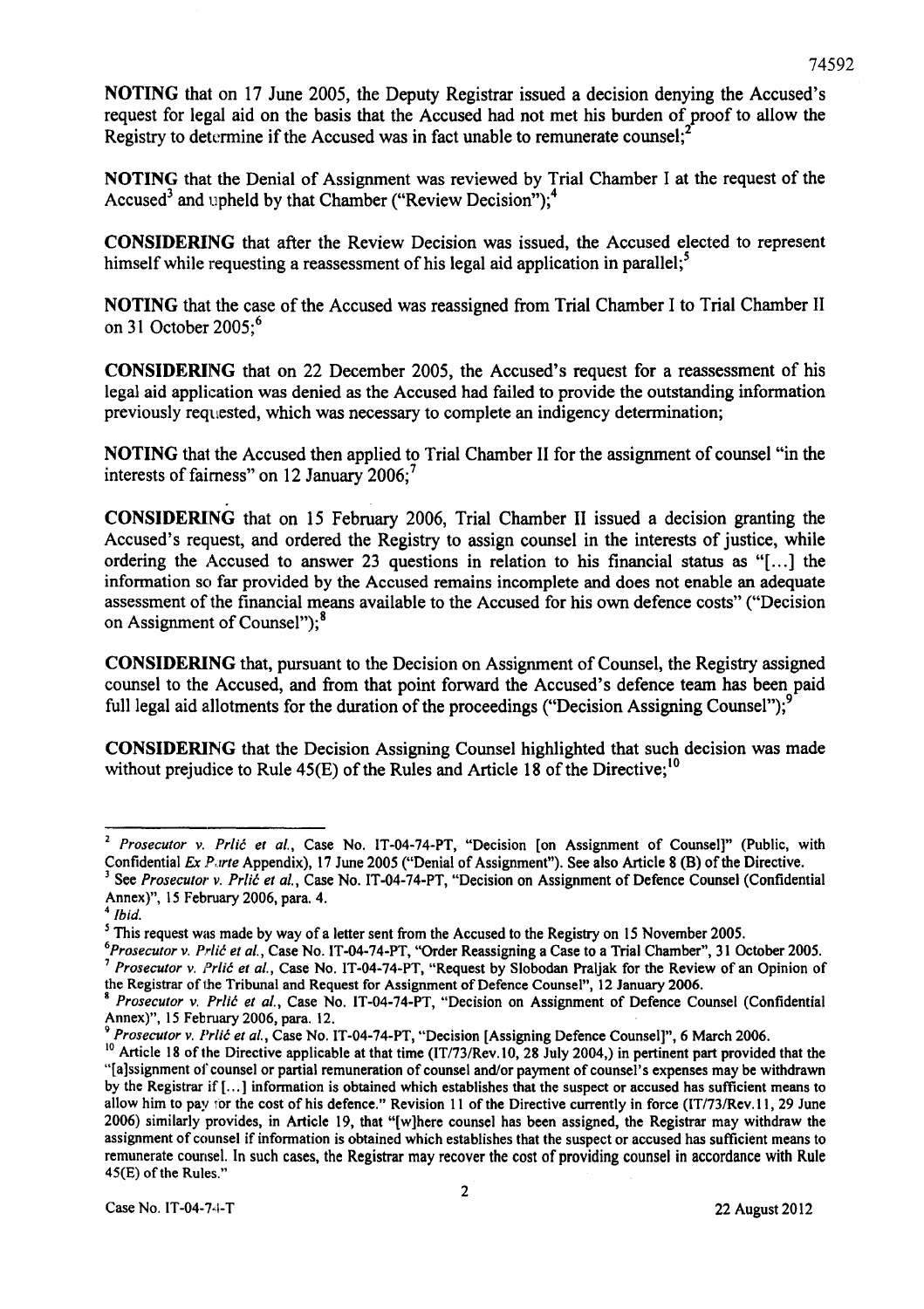NOTING that Ms. Nika Pinter and Ms. Nataša Fauveau-Ivanović are currently assigned as Lead Counsel and Co-counsel to the Accused, respectively;<sup>11</sup>

CONSIDERING that throughout its investigation into the Accused's financial means, the Registry continued to query the Accused to substantiate the existence and disposition of various assets that had come to the Registry's attention during said investigation, and continued to evaluate the complex infonnation regarding the disposition and value of various assets reported by the Accused, as outlined more fully in Appendix I;

CONSIDERNING the complexity of the investigation and its geographical scope spreading over several countries;

CONSIDERING that the Accused was given ample opportunity to comment on the findings of the Registry's inquiries into his means before the Registry made a final determination on his ability to remunerate counsel; $^{12}$ 

CONSIDERING that according to Article lO(A) of the Directive,

"The Registrar shall determine whether and to what extent the suspect or accused is able to remunerate counsel by taking into account means of all kinds of which the suspect or accused has direct or indirect enjoyment or freely disposes, including but not limited to direct income, bank accounts, real or personal property, pensions, and stocks, bonds, or other assets held, but excluding any family or social benefits to which he may be entitled. In assessing such means, account shall also be taken of the means of the spouse of a suspect or accused, as well as those of persons with whom he habitually resides, provided that it is reasonable to take such means into account. [...] Account may also be taken of the apparent lifestyle of a suspect or accused, and of his enjoyment of any property, movable or immovable, and whether or not he derives income from it";

CONSIDERING that the eligibility of an Accused for legal aid is determined according to the Registry Policy;

NOTING that according to the Registry Policy, the Registry deducts from the Accused's disposable means the estimated living expenses of his household members for the period beginning on the date of this Decision until the conclusion of the estimated period in which the applicant will require representation before the Tribunal,<sup>13</sup> the amount remaining, if any, being the contribution to be made by the Accused to the cost of his defence;  $14$ 

# **Principal Family Home**

CONSIDERING that the Accused and his spouse reside in a house in Zagreb, Croatia ("Principal Family Home");

<sup>&</sup>lt;sup>11</sup> Prosecutor v. Prlić et al., Case No. IT-04-74-T, "Decision [Assigning Defence Counsel]" (Public), 11 April 2011; Prosecutor v. Prlić et al., Case No. IT-04-74-T, "Decision [Assigning Defence Counsel]" (Public), 26 May 2011.

<sup>&</sup>lt;sup>12</sup> Confidential and Ex Parte Appendix I, para. 39.

<sup>&</sup>lt;sup>13</sup> Registry Policy, Section 10.

<sup>&</sup>lt;sup>14</sup> Appendix II, Sections 2 and 11.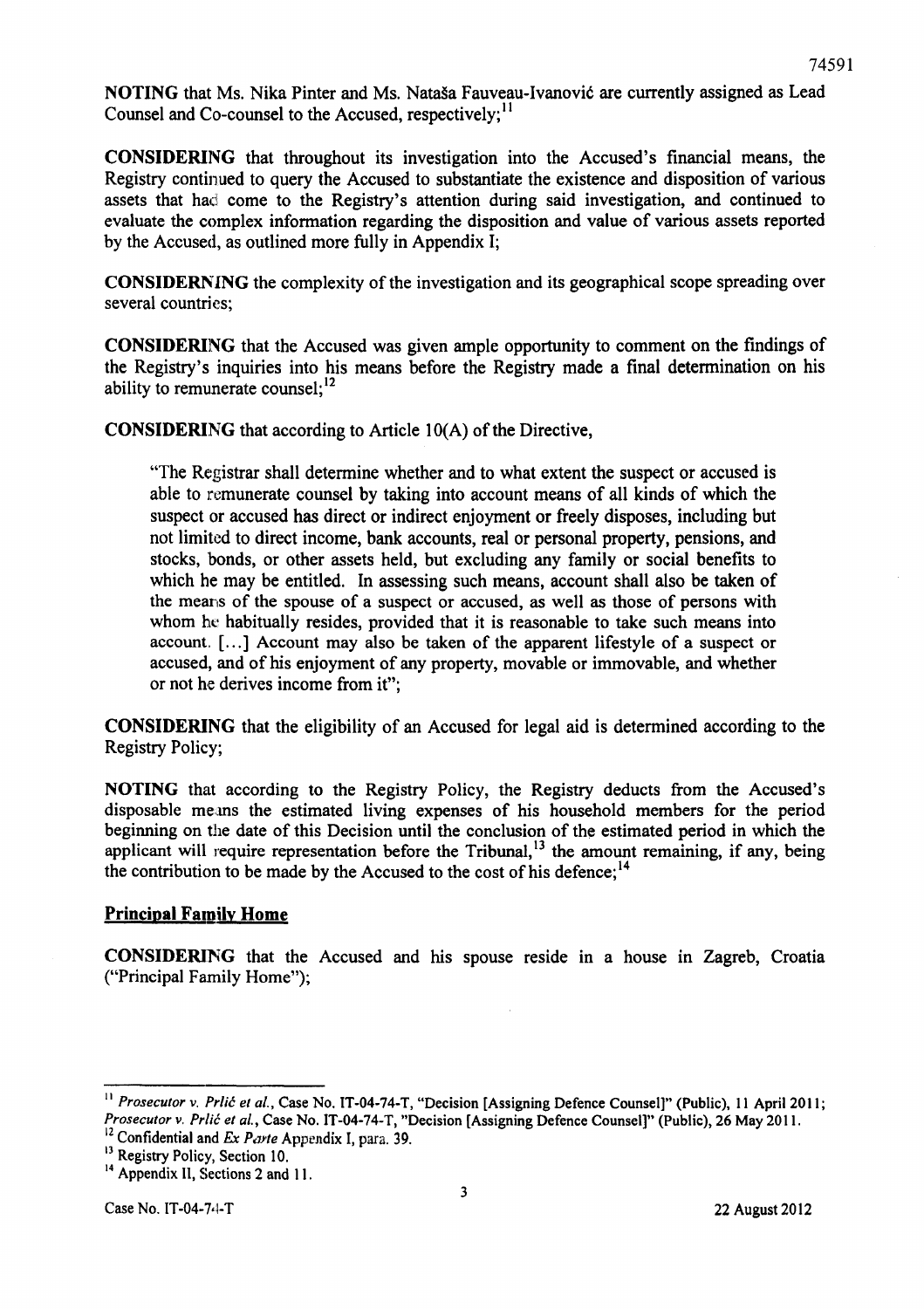CONSIDERING that equity in the Accused's Principal Family Home is included in his disposable means to the extent that it exceeds the reasonable needs of the Accused and his spouse:<sup>15</sup>

# Items of Extraordinary Value in the Principal Family Home

CONSIDERING that since the Registry is not in a position to ascertain whether the Accused's Principal Family Home contains luxury items of extraordinary value, the Registry includes no equity related to the furnishings in the Accused's disposable means, noting that, in light of the ultimate determination, such exclusion will have no impact on the outcome;

# Real Property excluding the Principal Family Home Owned or Freely Disposed of by the Accused

CONSIDERING that the Accused disposed of an apartment and a garage located in Zagreb, Croatia and did not provide satisfactory evidence to demonstrate that he did not have direct or indirect enjoyment of the proceeds thereof, as set forth with particularity in Appendix I hereto;<sup>17</sup>

CONSIDERING that the Accused owns real property in Bosnia Herzegovina; 18

CONSIDERING that the Accused owns real property in Croatia;<sup>19</sup>

CONSIDERING that the equity in these three assets is included in the Accused's disposable  $means: <sup>20</sup>$ 

#### Business Interests

CONSIDERING that the Accused maintains continued control and ownership in a business enterprise ("Enterprise"); $^{21}$ 

NOTING that this interest in the Enterprise includes a substantial interest in real property located in Zagreb, Croatia ("Enterprise Property"); $^{22}$ 

NOTING that there is sufficient reason to believe that the Accused has significant interests in additional enterprises as set forth with particularity in Appendix I attached hereto; $^{23}$ 

CONSIDERING that the specifically identified portions of equity in the Enterprise and the Enterprise Property are included in the Accused's disposable means;<sup>24</sup>

<sup>&</sup>lt;sup>15</sup> Confidential and *Ex Parte* Appendix I, paras. 42-78.

<sup>&</sup>lt;sup>16</sup> Confidential and *Ex Parte* Appendix I, paras. 75-77.

<sup>&</sup>lt;sup>17</sup> Confidential and Ex Parte Appendix I, paras. 80-99.

<sup>&</sup>lt;sup>18</sup> Confidential and *Ex Parte* Appendix I, paras. 100-103.

<sup>19</sup>Confidential and Ex *Parte* Appendix I, paras. 104-107.

<sup>20</sup> Confidential and Ex *Parte* Appendix I, paras. 99, 103, and 107.

<sup>&</sup>lt;sup>21</sup> Confidential and *Ex Parte* Appendix I, paras. 111-124, 125-128, and 129-143.

<sup>22</sup>Confidential and Ex *Parte* Appendix I, paras. 133-142.

<sup>23</sup> Confidential and *Ex Parte* Appendix I, para. 153 *et seq.* 

<sup>&</sup>lt;sup>24</sup> Confidential and *Ex Parte* Appendix I, para. 158.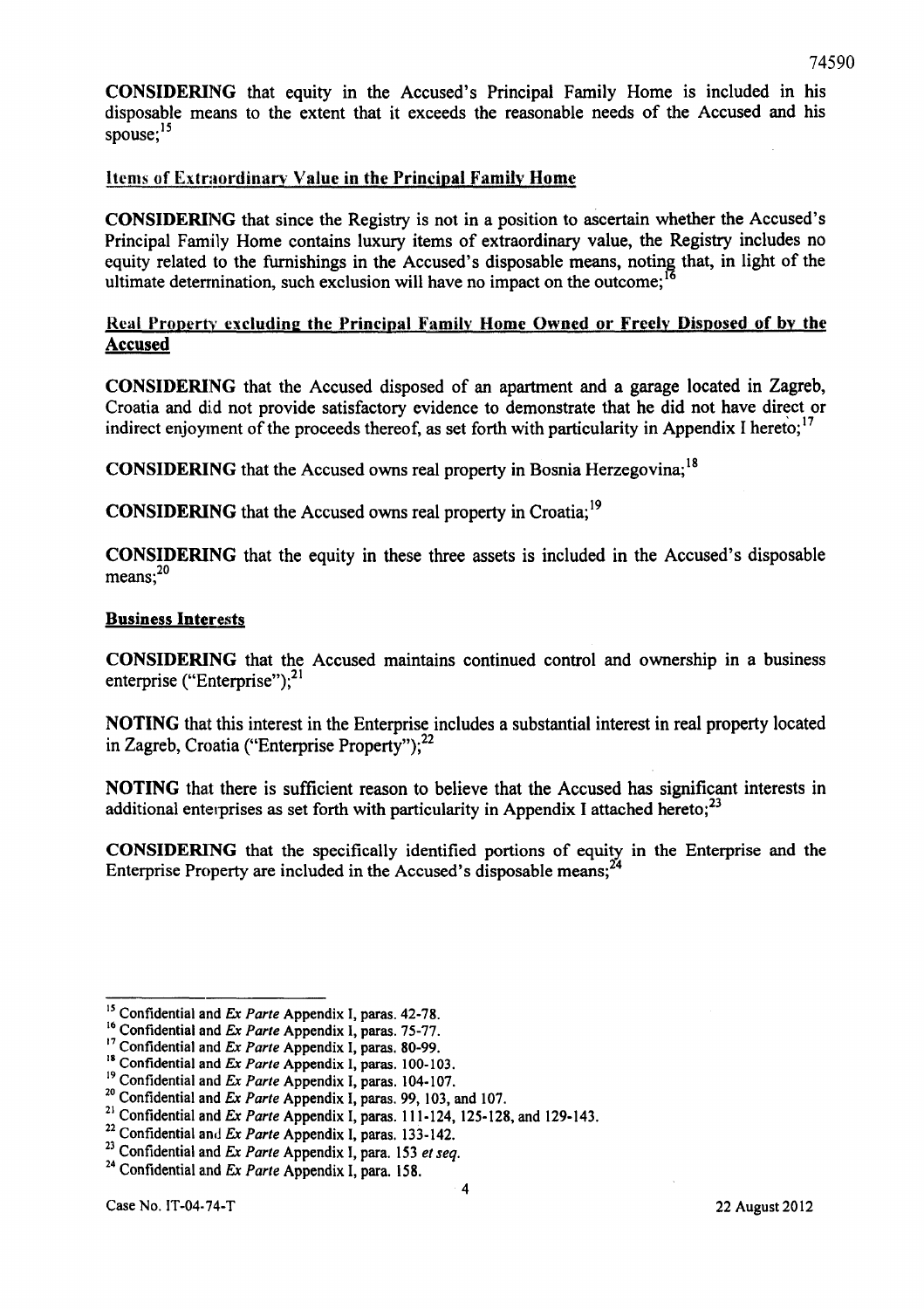# Principal Family Vehicle

CONSIDERING that the Accused disposed of his Principal Family Vehicle for a *de minimis*  sum, the Registry includes no equity related to the Principal Family Vehicle in the Accused's disposable means: $^{25}$ 

# Yacht

CONSIDERING that the Accused has an ownership interest in a yacht as set forth in Appendix I  $("Yacht")$ ;<sup>26</sup>

CONSIDERING that equity in the Yacht is therefore included in the Accused's disposable means; $^{27}$ 

# Stocks. Bonds. and Bank Accounts

CONSIDERING that the Accused maintained a number of bank accounts both within the former Yugoslavia and in the Federal Republic of Germany;<sup>28</sup>

CONSIDERING that identified equity in bank accounts owned by the Accused are included in the Accused's disposable means as set forth more particularly in Appendix  $I_{i}^{29}$ 

# Income

NOTING that according to the Registry Policy, the Registry includes in an applicant's disposable means the income of the applicant, his spouse and the persons with whom he habitually resides and that such income is calculated on the basis that it will continue to be received from the date the Registry files its decision on the extent to which an applicant is able to remunerate counsel until the conclusion of the estimated period in which the applicant will require representation before the Tribunal; $^{30}$ 

CONSIDERING that the Accused and his spouse are considered to be an inseparable financial unit: $31$ 

CONSIDERING that both the Accused and his spouse receive a regular monthly pension payment from the Croatian Government;<sup>32</sup>

#### **Liabilities**

CONSIDERING that in accordance with the Registry practice, any personal debts on behalf of the Accused and the member(s) of his household are included in the Registry's calculation as an offset to his disposable means, thereby reducing the total contribution;<sup>33</sup>

<sup>&</sup>lt;sup>25</sup> Confidential and Ex Parte Appendix I, paras. 166-168.

<sup>&</sup>lt;sup>26</sup> Confidential and *Ex Parte* Appendix I, paras. 169-188.

<sup>27</sup> Confidential and Ex *Parte* Appendix I, para. 189.

<sup>28</sup> Confidential and Ex *Parte* Appendix I, paras. 190-206.

<sup>&</sup>lt;sup>29</sup> Confidential and *Ex Parte* Appendix I, para. 206.

<sup>&</sup>lt;sup>30</sup> Registry Policy, Section 7.

<sup>&</sup>lt;sup>31</sup> Registry Policy, Section 7; Confidential and *Ex Parte* Appendix I, para. 209.

<sup>&</sup>lt;sup>32</sup> Confidential and *Ex Parte* Appendix I, para. 207. See also, Registry Policy, Section 7.

<sup>&</sup>lt;sup>33</sup> Confidential and *Ex Parte* Appendix I, paras. 213 *et seq.*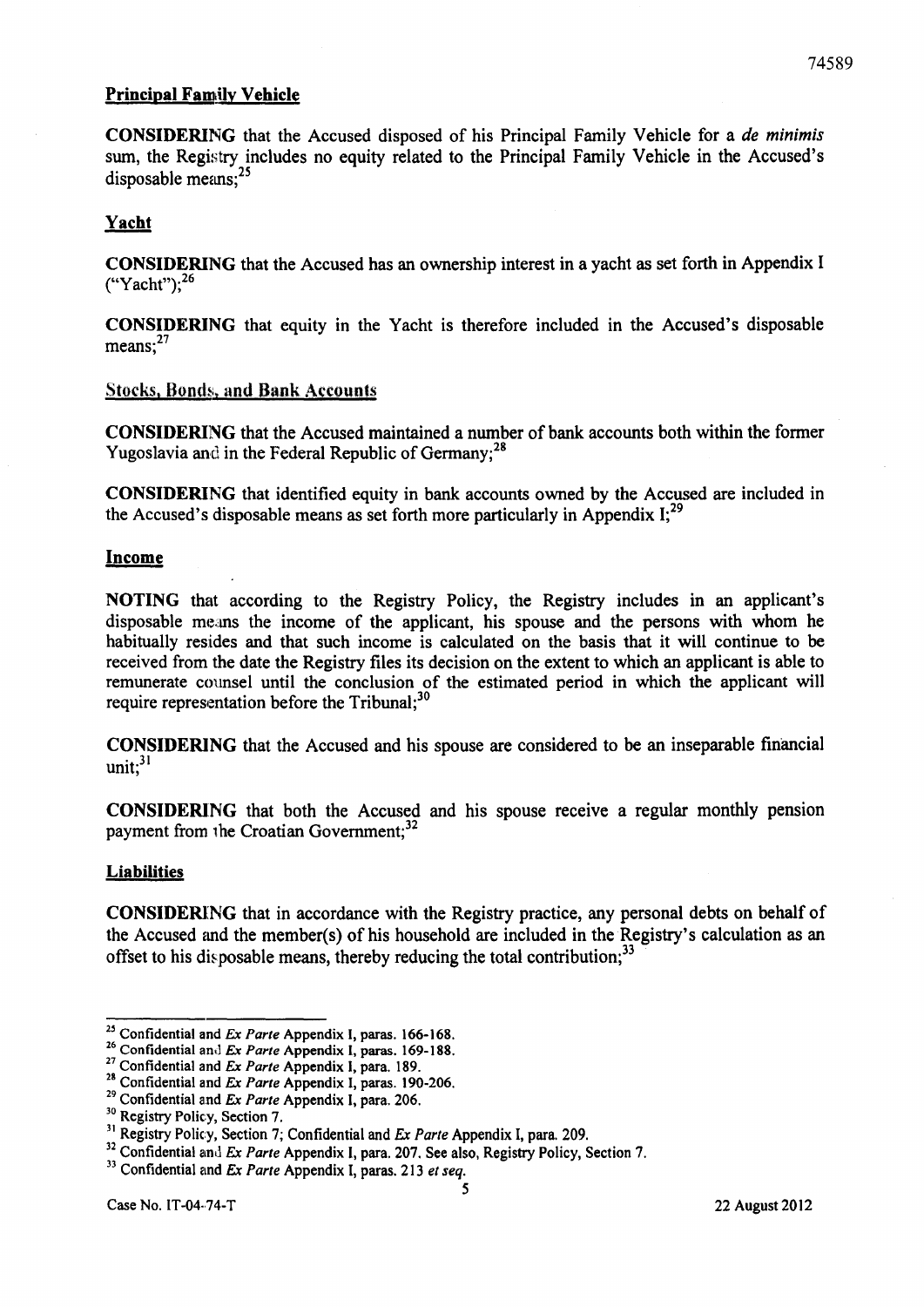CONSIDERING that the Accused has not proven the existence of any such liabilities, the Registry does not include any such items into the calculation of the Accused's disposable  $means;$ <sup>34</sup>

# The Accused's Estimated Living Expenses

CONSIDERING that in accordance with the Registry Policy, the estimated living expenses of the Accused and his spouse during the period in which the Accused requires Tribunal-paid representation are deducted from his disposable means, the amount remaining being the contribution to be made by the Accused to his defence  $costs<sub>i</sub>$ <sup>3</sup>

#### The Accused's Contribution

CONSIDERING that in determining the extent to which the Accused is able to remunerate counsel, the Registry applies the formula in Section 11 of the Registry Policy, which reads:

# $DM - ELE = C$

Where:

DM represents an applicant's disposable means as calculated under Sections 5-8 of the Registry Policy;

ELE represents the estimated living expenses of an applicant, his spouse, his dependants and the persons with whom he habitually resides as calculated under Section 10 of the Registry Policy;

C represents the contribution to be made by an applicant to his defence;

CONSIDERING that by applying the formula, and as of the date of this Decision, the Accused is able to contribute to his defence, at a minimum,  $66,456,980.00$ ;

CONSIDER1[NG that the total cost the Tribunal incurred for funding the Accused's defence amounts to €3,293,347.49 which includes payment covering the pre-trial and trial stages of the proceedings;

CONSIDERl[NG that in accordance with the applicable remuneration policies, the Accused's defence team has received full remuneration in the form of a lump sum for any and all work performed on behalf of the Accused until the rendering of the judgement by the Trial Chamber;

DECIDES in light of the foregoing that the Accused is entirely able to remunerate counsel in full and, in accordance with Article 19(B)(ii) of the Directive, that he is ineligible for the assignment of Tribunal-paid counsel;

DECIDES, in accordance with Article 19(A) of the Directive, to withdraw the assignment of counsel as of the date on which the Trial Chamber renders its judgement;

DECIDES that the Accused shall bear the entirety of the costs of his defence, including all funds previously expended by the Tribunal, namely €3,293,347.49;

<sup>34</sup> Confidential and *Ex Parte* Appendix I, paras. 218 and 225.

<sup>&</sup>lt;sup>35</sup> Confidential and *Ex Parte* Appendix I, paras. 228-235.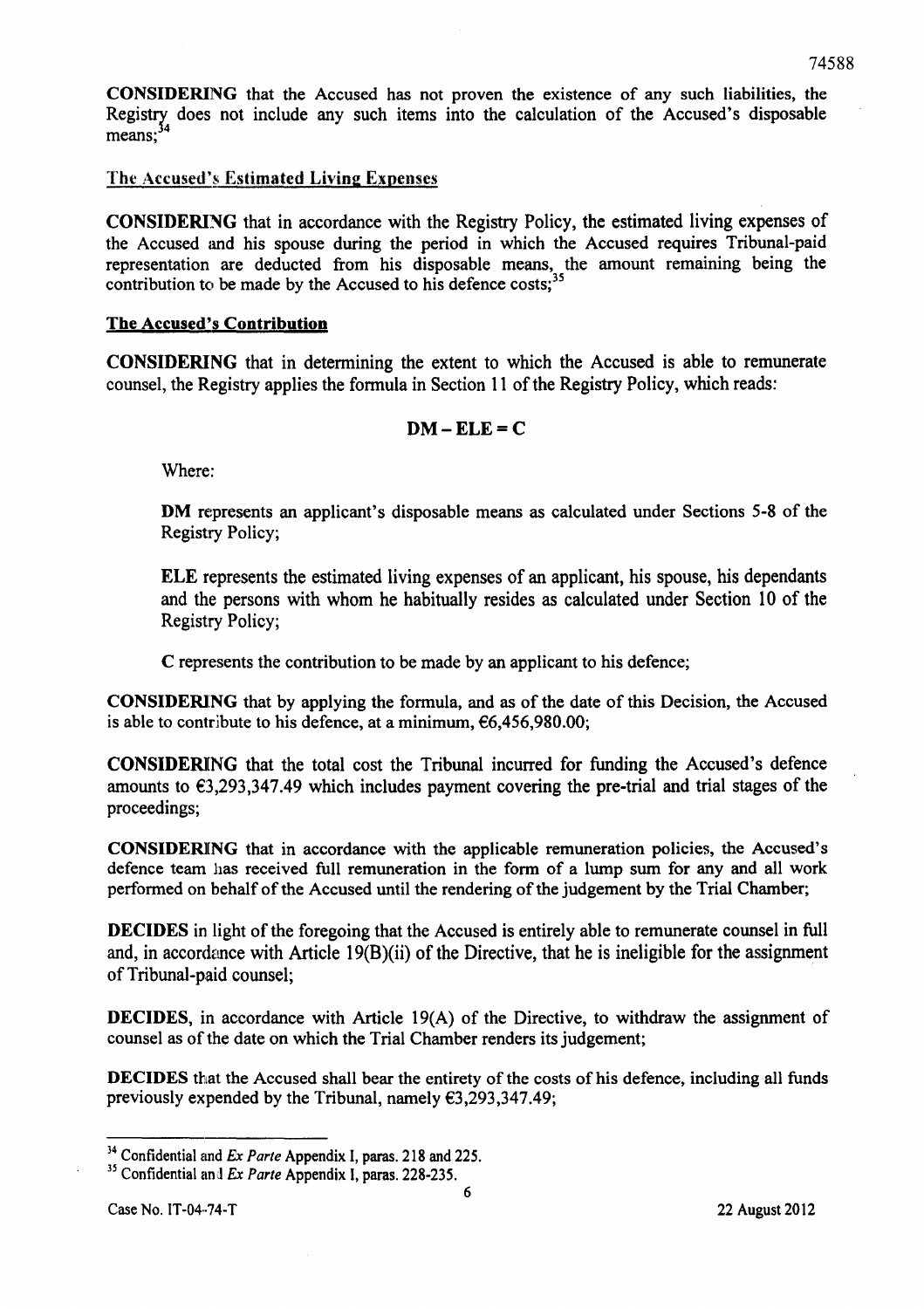DECIDES that the Accused shall reimburse the Tribunal in the amount of €3,293,347.49 and directs the Accused to do so promptly, but in any event within ninety (90) days of the date upon which he is notified of this Decision;

REMINDS the Accused that he may, within fifteen (15) days from the date upon which he is notified of this Decision, file a motion to the Trial Chamber for review of this Decision, in accordance with Article 13(B) of the Directive;

DECIDES *proprio motu* and in the interests of justice, to stay this decision until the expiration of the Accused's lime to appeal this decision pursuant to Article 13(B) of the Directive, or, should the Accused choose to exercise his right to appeal under Article 13(B) of the Directive, to stay the withdrawal of counsel until the Trial Chamber has determined such appeal or delivered the trial judgement, which ever comes first;

REMINDS Counsel and Co-Counsel of their obligation under Article 21(A) of the Directive to continue to act after their withdrawal until a replacement counsel has been retained by the Accused or the Accused has elected to conduct his own defence, and of the obligation to protect the Accused's interests pursuant to Article 9(D) of the Code of Conduct.



Dated this 22<sup>nd</sup> day of August 2012 At The Hague, The Netherlands.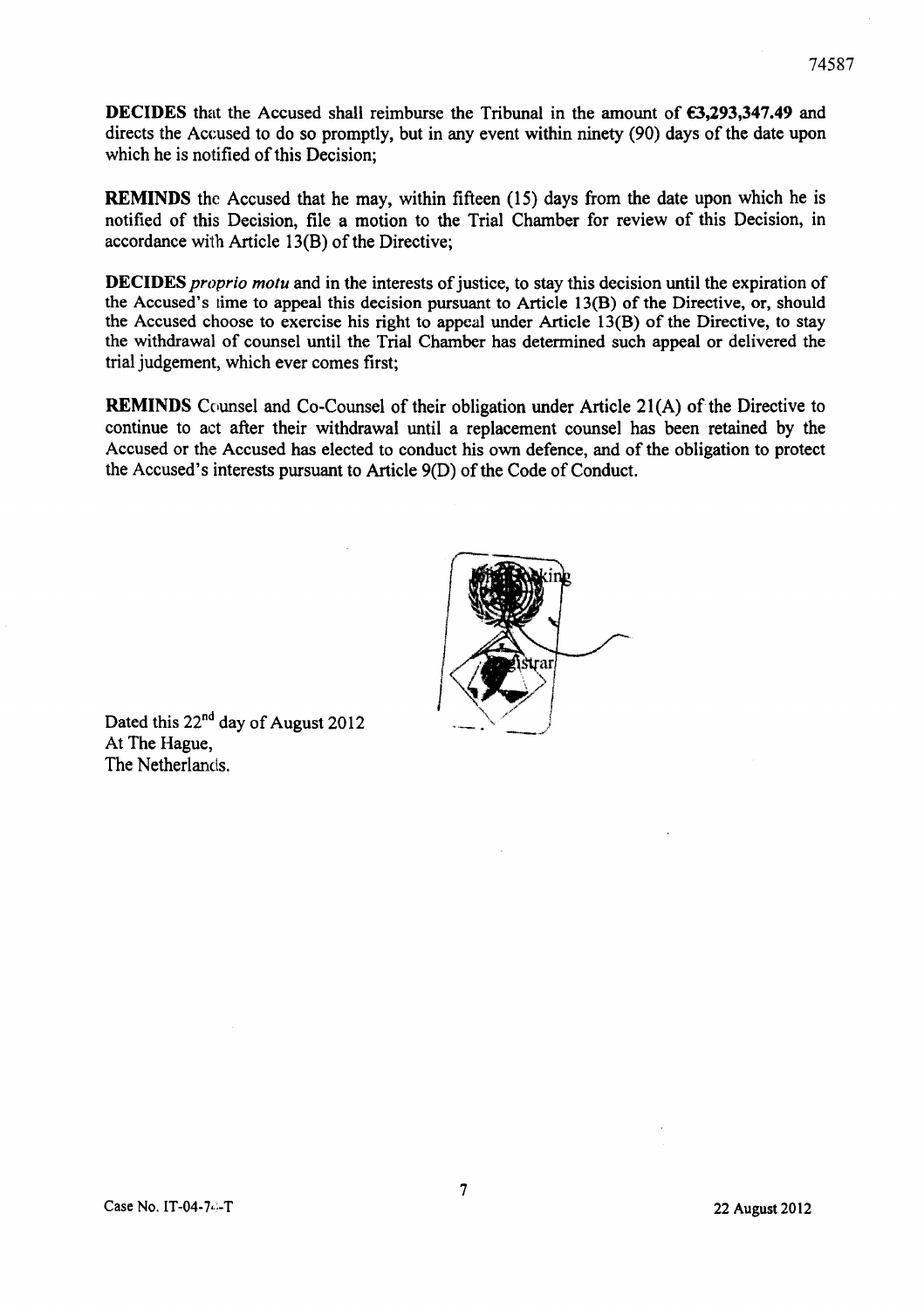IT-04-74-T 74523 D74523 - D74516

# **APPENDIX II**

# **PUBLIC**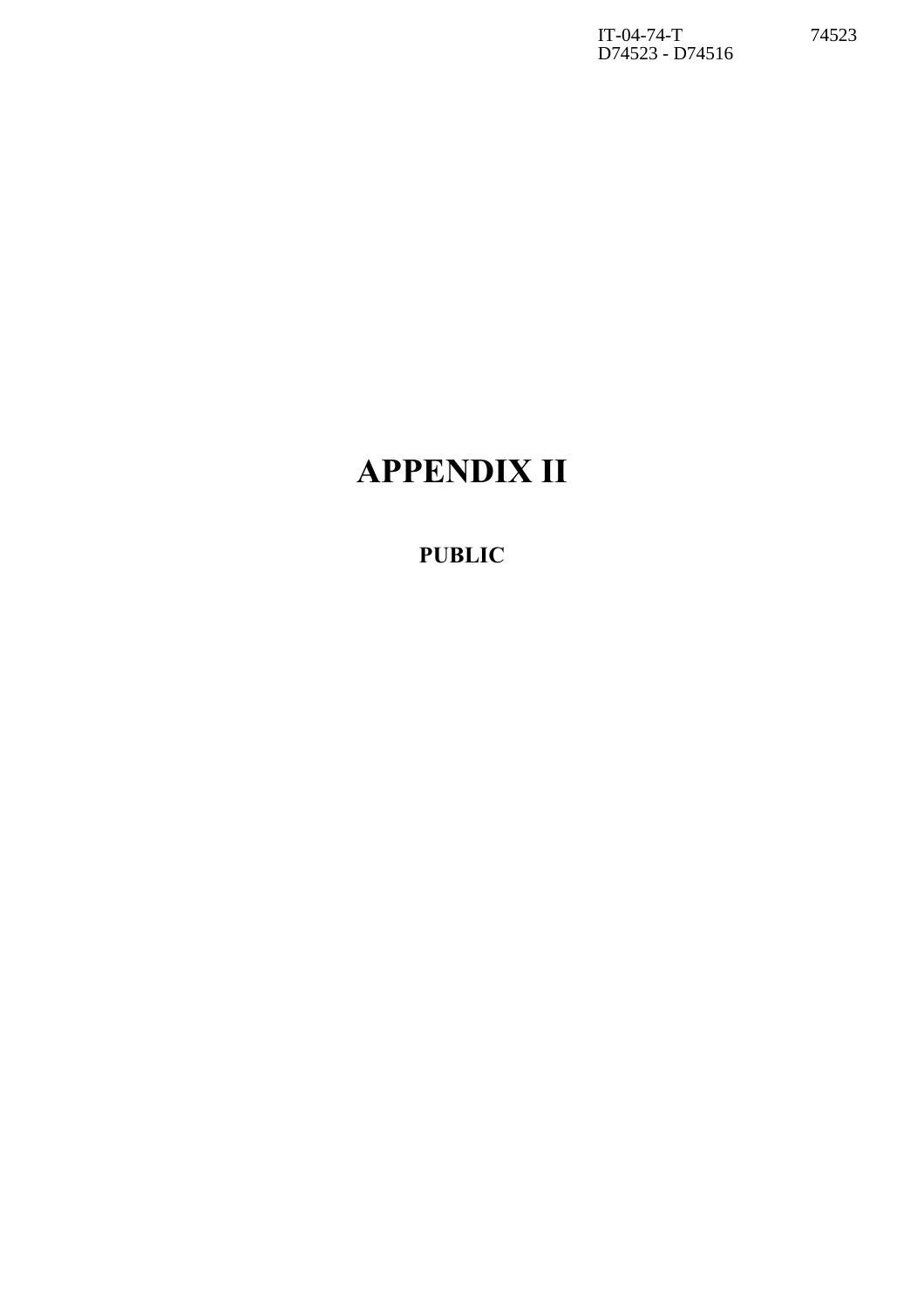#### **REGISTRY POLICY FOR DETERMINING THE EXTENT TO WHICH AN ACCUSED IS ABLE TO REMUNERATE COUNSEL**

**1**

#### **Entry into force**

This policy applies from 8 February 2007

#### **2**

#### **General provisions**

Without prejudice to discretion afforded by Article 10 of the Directive on Assignment of Defence Counsel ("**Directive**"), the Registry uses the following policy to determine the extent to which an applicant for legal aid is able to remunerate counsel. When an applicant for legal aid submits a declaration of means pursuant to Article 7(B) of the Directive, the Registry assesses the income and assets of the applicant, his spouse and the persons with whom he habitually resides. In doing so the Registry may rely on the applicant's declaration of means or undertake an inquiry into the applicant's means pursuant to Article 9 of the Directive. From the established pool of income and assets, the Registry calculates the applicant's disposable means, according to Sections 5-8 of this policy. From the disposable means, the Registry deducts the estimated living expenses of the applicant's family and dependents during the estimated period in which the applicant will require representation before the International Tribunal. The amount remaining is the contribution to be made by the applicant to his defence.

#### **3**

#### **Legislative Authority**

The legislative authority for this policy is enshrined in Articles 8 to 10 of the Directive.

#### **4**

#### **Definitions**

Under this policy, the following terms shall mean:

Accused: a person against whom one or more counts in his indictment have been confirmed in accordance with Rule 47 of the Rules of Procedure and Evidence; Applicant: an accused who has applied for legal aid before the International Tribunal; Child: a person under 18 years of age who habitually resides in the principal family home; Contribution: the extent to which an applicant is able to remunerate counsel. That is, the amount the applicant is expected to contribute to his defence;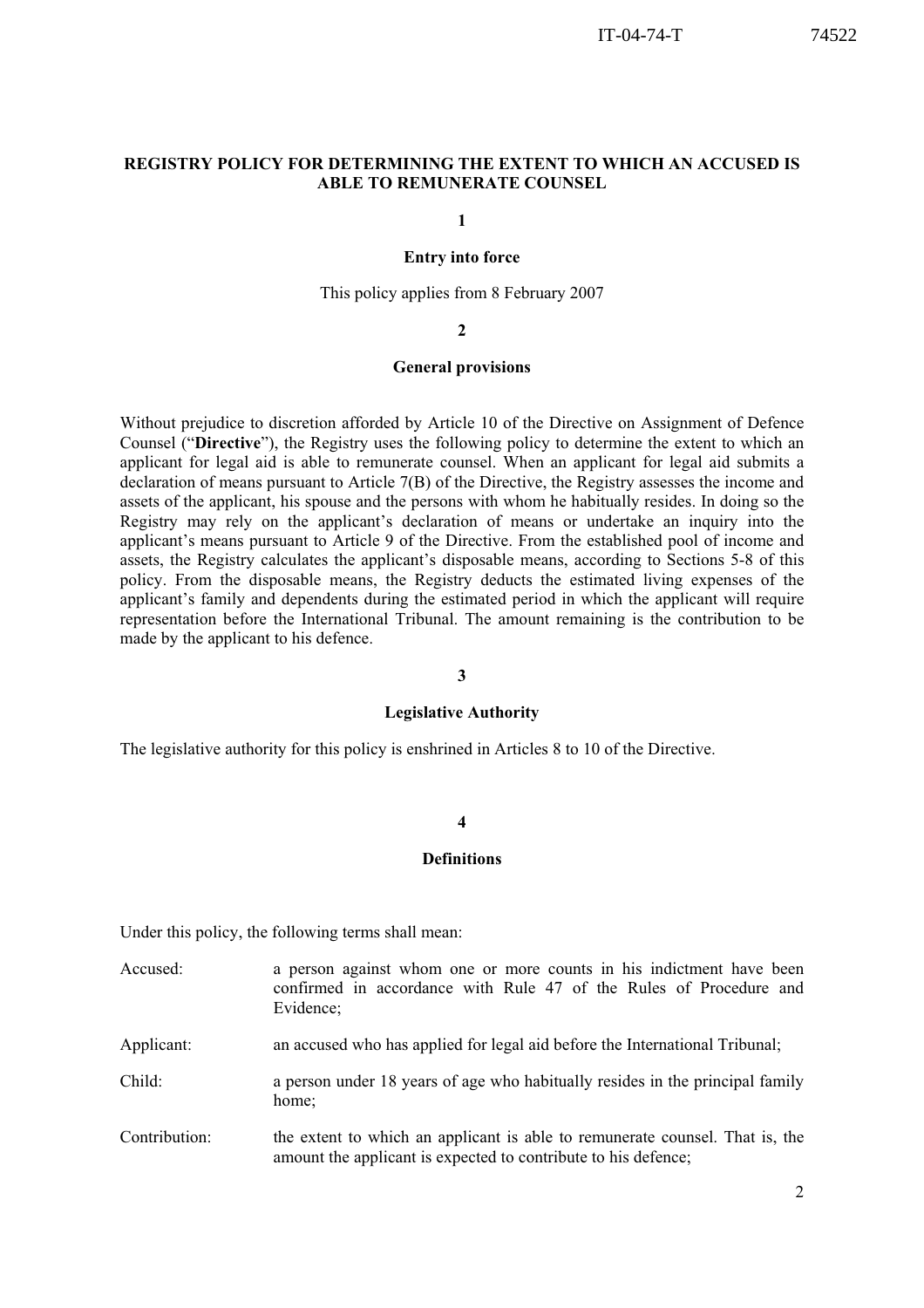- Dependent: a person who derives his or her main financial support from the applicant, his spouse or persons with whom he habitually resides but who does not habitually reside in the principal family home;
- Disposable means: income and assets of the applicant, his spouse and the persons with whom he habitually resides that in the opinion of the Registry exceed the reasonable needs of the applicant, his spouse, his dependents and the persons with whom he habitually resides. The Registry's calculation of the disposable means is based on Sections 5-8 of this policy;

Estimated living expenses:

 the living costs likely to be incurred by the applicant, his spouse, his dependents and the persons with whom he habitually resides during the period from when the Registry issues its decision on the extent to which an applicant is able to remunerate counsel until the conclusion of the estimated period in which the applicant will require representation before the International Tribunal, as calculated under Section 10 of this policy;

Marital property: Property acquired by the applicant and his spouse during their marital union, excluding gifts made to one spouse specifically;

Persons with whom he habitually resides:

individuals who usually live with the applicant or who would live with the applicant if he were not in custody, and with whom the applicant is financially co-dependent; meaning, that there is evidence of a pooling of financial resources such that the applicant and the individual constitute one financial unit;

Principal family home:

the principal place of residence of the applicant, his spouse or persons with whom he habitually resides, owned by the applicant, his spouse or persons with whom he habitually resides; usually where the applicant would reside if he were not in custody;

Principal family vehicle:

a vehicle habitually used as a primary form of transport for the applicant, his spouse and persons with whom he habitually resides, owned by the applicant, his spouse or persons with whom he habitually resides;

Readily disposable asset:

an asset owned by the applicant, the applicant's spouse or the persons with whom he habitually resides that can be sold, mortgaged or leased in order to raise money for the applicant's defence;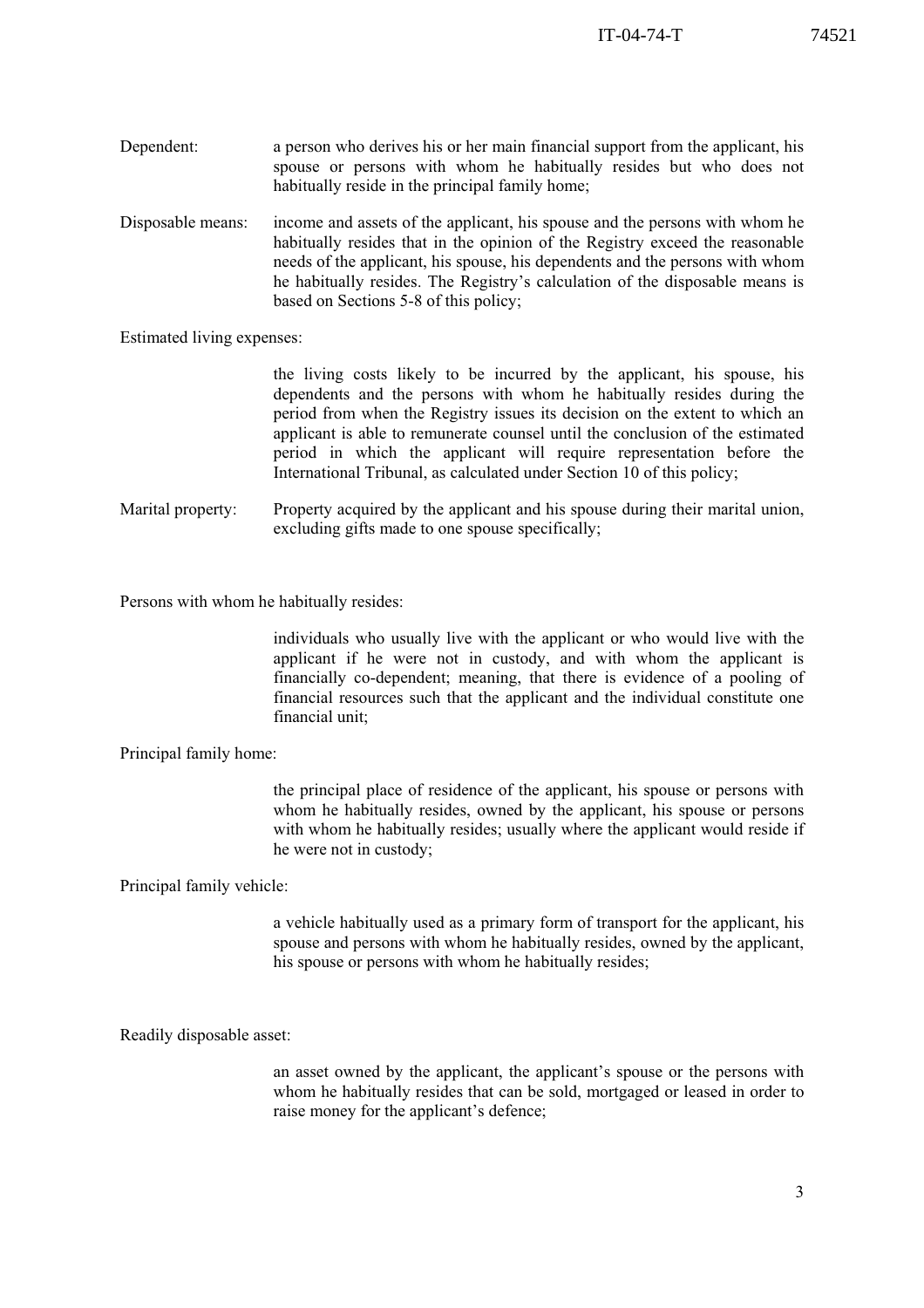#### Spouse: an adult who is living with the applicant as husband or wife, regardless of legal marital status;

Tools of the trade: standard tools or equipment needed in a particular trade, profession or business.

#### **5 Assets included in disposable means**

In determining the applicant's disposable means, the Registry includes the following:

(a) the equity in the principal family home that exceeds the reasonable needs of the applicant, his spouse and the persons with whom he habitually resides. The principal family home will exceed the reasonable needs of the applicant, his spouse and the persons with whom he habitually resides, if it is of greater value than the average family home in the region in which it is located. The Registry determines the extent to which the principal family home exceeds the reasonable needs of the applicant, his spouse and the persons with whom he habitually resides in accordance with the formula in Section 9;

(b) the equity in furnishings contained in the principal family home and owned by the applicant, his spouse or the persons with whom he habitually resides that exceed the reasonable needs of the applicant, his spouse and the persons with whom he habitually resides. The furnishings in the principal family home will exceed the reasonable needs of the applicant, his spouse and the persons with whom he habitually resides if they are luxury items of extraordinary value, including but not limited to art collections, antique collections;

(c) the equity in the principal family vehicle or principal family vehicles that exceeds the reasonable needs of the applicant, his spouse and persons with whom he habitually resides. The principal family vehicle or principal family vehicles will exceed the reasonable needs of the applicant, his spouse and the persons with whom he habitually resides if their combined value is greater than the value of one average automobile in the state in which the applicant's family resides. In determining the value of the average automobile in the state in which the applicant's family resides, the Registry relies on official documentation from the governments of the republics of the former Yugoslavia;

(d) the equity in stocks, bonds or bank accounts owned by the applicant, his spouse and persons with whom he habitually resides, including but not limited to the applicant's TULP account at the United Nations Detention Unit, less allowances paid by the United Nations into that account;

(e) the equity in any other assets, not listed in Section 6, owned by the applicant, his spouse or the persons with whom he habitually resides;

(f) any assets previously owned by the applicant, his spouse and persons with whom he habitually resides, including those listed in Section 5(a)-(e), where the applicant, his spouse or the persons with whom he habitually resides assigned or transferred any interest in those assets to another person for the purpose of concealing those assets.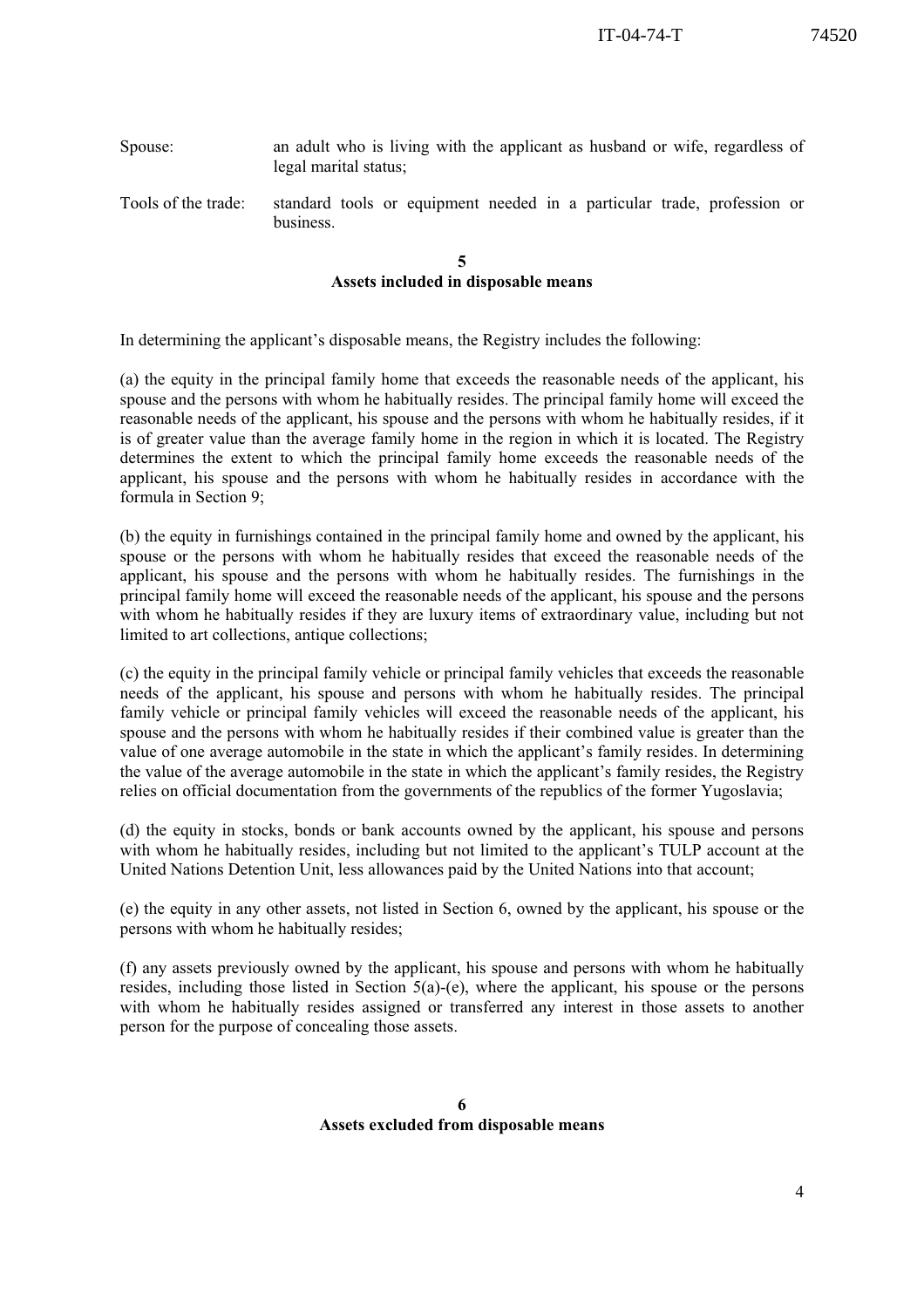In determining the applicant's disposable means, the Registry excludes the following:

(a) the equity in the principal family home to the extent that the principal family home is reasonably necessary for the applicant, his spouse and the persons with whom he habitually resides;

(b) the equity in furnishings contained in the principal family home and owned by the applicant, his spouse or the persons with whom he habitually resides, to the extent that those furnishings are reasonably necessary for the applicant, his spouse and the persons with whom he habitually resides;

(c) the equity in the principal family vehicle to the extent that the principal family vehicle is reasonably necessary for the applicant, his spouse and persons with whom he habitually resides;

(d) the equity in assets owned by the applicant, his spouse and persons with whom he habitually resides that are not readily disposable;

 (e) the equity in assets owned by the applicant's spouse that do not constitute marital property, including those assets listed in Section 5. The Registry determines whether assets constitute marital property according to the marital property regime of the state in which the applicant and his spouse were wed or reside unless proof is offered to the contrary;

(f) the equity in tools of the trade owned by the applicant, his spouse and persons with whom he habitually resides that are reasonably necessary to the livelihood of the applicant, his spouse, his dependents or the persons with whom he habitually resides.

#### **7 Income included in disposable means**

In determining the applicant's disposable means the Registry considers that the applicant, his spouse and the persons with whom he habitually resides will continue to receive their personal income from when the Registry issues its decision on the extent to which an applicant is able to remunerate counsel until the conclusion of the estimated period in which the applicant will require representation before the International Tribunal at the pre-trial, trial or appeals stage.

In determining the applicant's disposable means, the Registry includes the following income of the applicant, his spouse and the persons with whom he habitually resides:

- (a) salaries, wages and commissions;
- (b) business income after deducting reasonable expenses;
- (c) investment income;
- (d) government pensions;
- (e) government allowances other than welfare payments;
- (f) workers' compensation payments;
- (g) alimony, separation and maintenance payments owed to the applicant;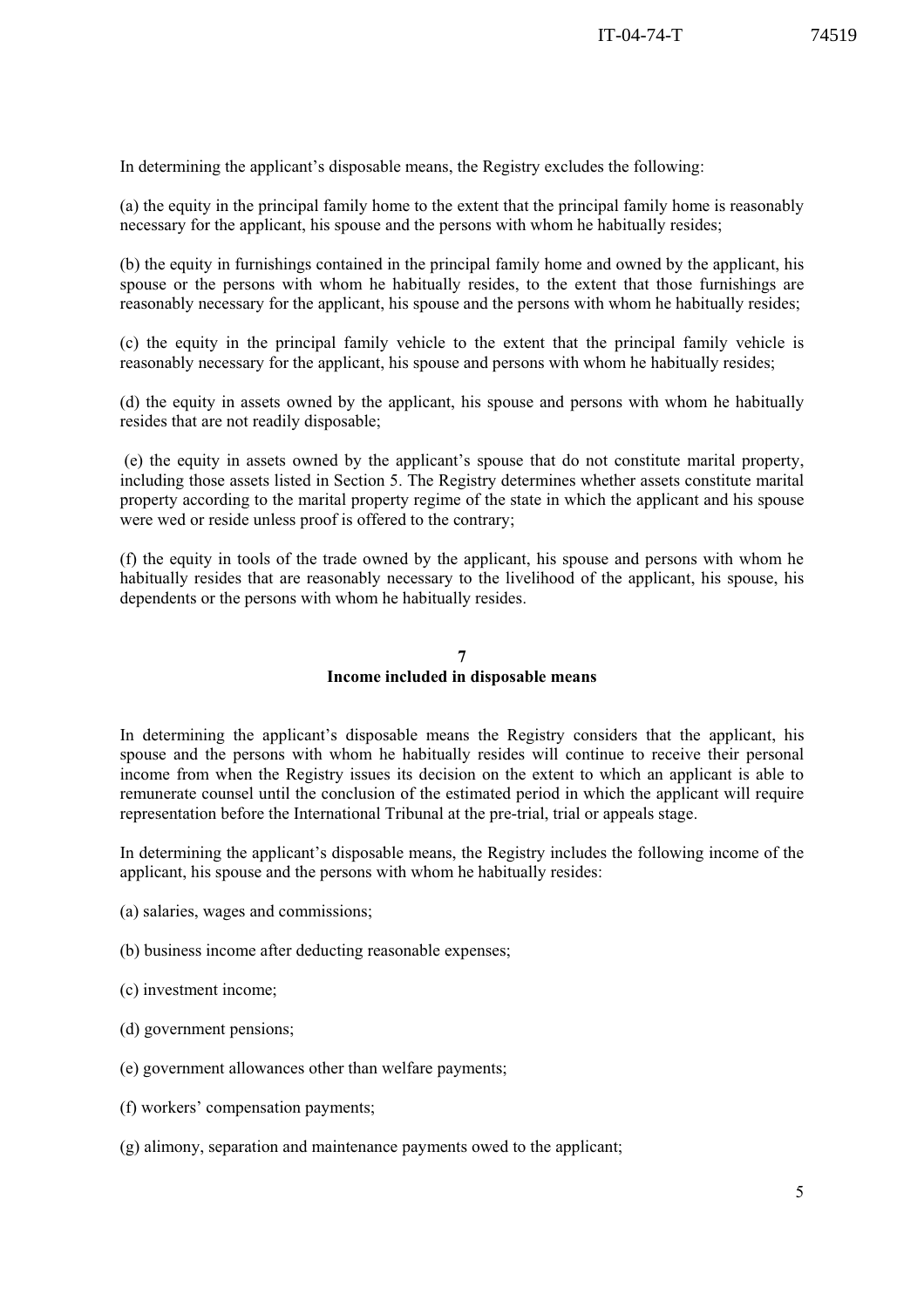(h) regular payments received under any annuity, pension or insurance scheme;

(i) regular payments received from a mortgage, agreement of sale or loan agreement;

(j) any other regular income that is not excluded in Section 8.

#### **8 Income excluded from disposable means**

In determining the applicant's disposable means the Registry does not include the following income of the applicant, his spouse and the persons with whom he habitually resides:

(a) government welfare payments;

(b) earnings of the applicant's child or children;

(c) alimony, separation or maintenance payments owed to the applicant's spouse, his dependents or persons with whom he habitually resides.

# **9**

#### **Formula for calculating the extent to which the equity in the applicant's principal family home exceeds the needs of the applicant, his spouse and the persons with whom he habitually resides**

Given the official data available from the governments within the republics of the former Yugoslavia, the following formula is used to determine the extent to which the applicant's principal family home exceeds the needs of the applicant, his spouse and the persons with whom he habitually resides:

#### $(\underline{V} \times LSE) - EN = E$  **LS**

Where-

**V** represents the valuation of the principal family home obtained by the Registry;

**LS** represents the living space in square meters in the principal family home;

**EN** represents any encumbrances registered against the principal family home;

**E** represents the equity in the principal family home that exceeds the reasonable needs of the applicant, his spouse and the persons with whom he habitually resides. If this amount if greater than zero, it is included in the applicant's disposable means in accordance with Section  $5(a)$ ;

LSE represents the living space in the principal family home that exceeds the average living space for the number of persons who habitually reside in the principal family home in the state in which it is located, according to official documentation of the governments of the republics of the former Yugoslavia. The following formula is used to calculate LSE: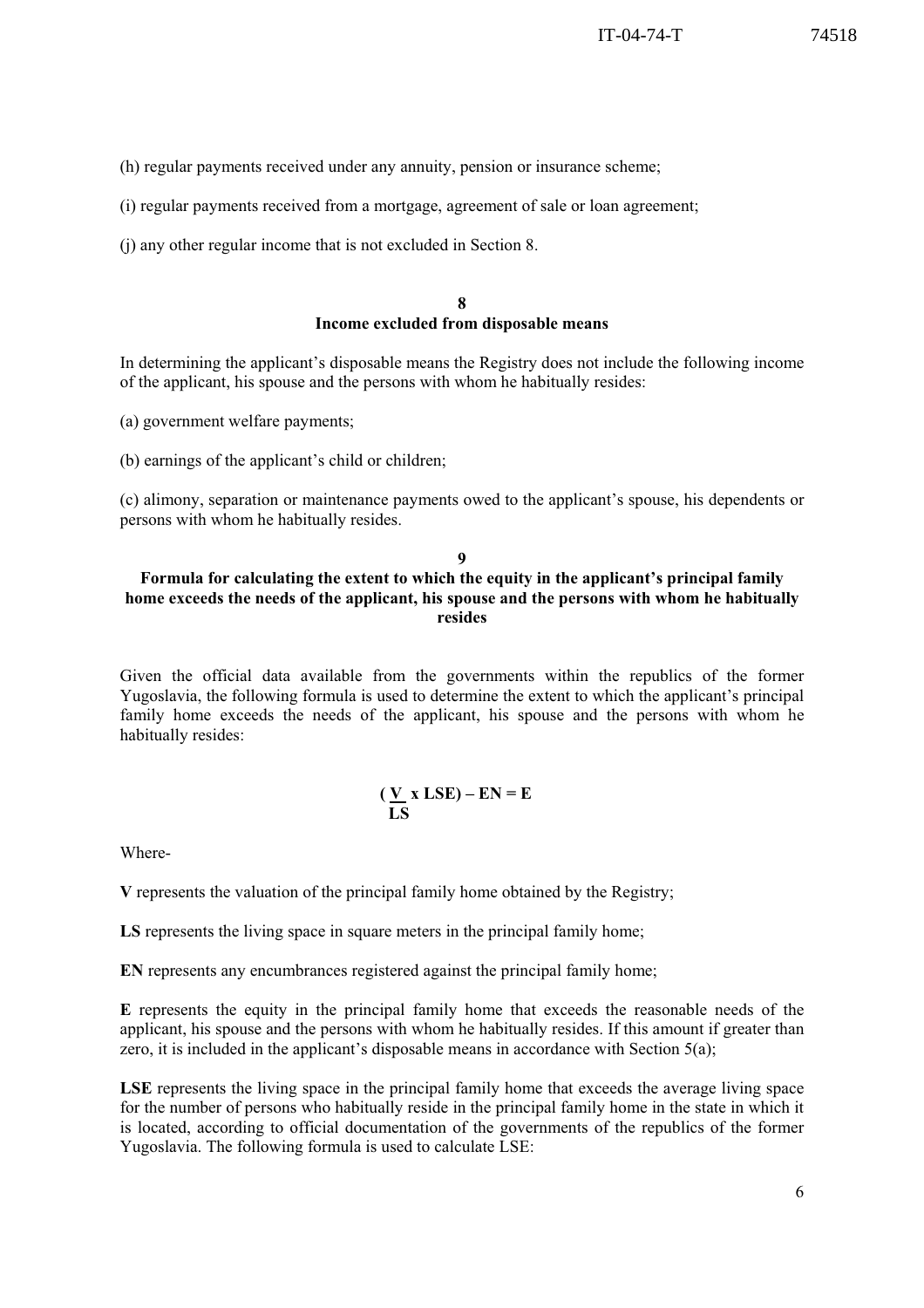IT-04-74-T 74517

# **LS – (ALS x M) = LSE**

Where-

**ALS** represents the average number of square meters of living space per person in the state in which the principal family home is located, obtained from official documentation of the governments of the republics of the former Yugoslavia;

**M** represents the number of persons who habitually reside in the principal family home, including the applicant, the applicant's spouse and the persons with whom he habitually resides.

#### **10 Formula for calculating the estimated living expenses**

The following formula is used to calculate the estimated living expenses of the applicant, his spouse, his dependents and the persons with whom he habitually resides:

$$
\frac{[AE}{4}x(M+D) + EE]xT = ELE
$$

Where-

**AE** represents the average monthly expenditure for a four-person household, obtained from official documentation of the governments of the republics of the former Yugoslavia. The index includes accommodation and living costs;

**EE** represents additional monthly living expenses of the applicant, his spouse, his dependents and the persons with whom he habitually resides. These additional living expenses are expenses that are particular to the applicant, his spouse, his dependents and the persons with whom he habitually resides and are accordingly not foreseen in the AE index. Additional living expenses will include but not be limited to tuition fees and the costs of extraordinary medical care.

**M** represents the number of people who habitually reside in the principal family home, including the applicant, the applicant's spouse and the persons with whom he habitually resides;

**D** represents the applicant's dependents who do not habitually reside in the principal family home;

**T** represents the period from when the Registry issues its decision on the extent to which an applicant is able to remunerate counsel until the conclusion of the estimated period in which the applicant will require representation before the International Tribunal at the pre-trial, trial or appeals stage;

**ELE** represents the estimated living expenses for the applicant, his spouse, his dependents and the persons with whom he habitually resides, during the period from when the Registry issues its decision on the extent to which an applicant is able to remunerate counsel until the conclusion of the estimated period in which the applicant will require representation before the International Tribunal at the pre-trial, trial or appeals stage.